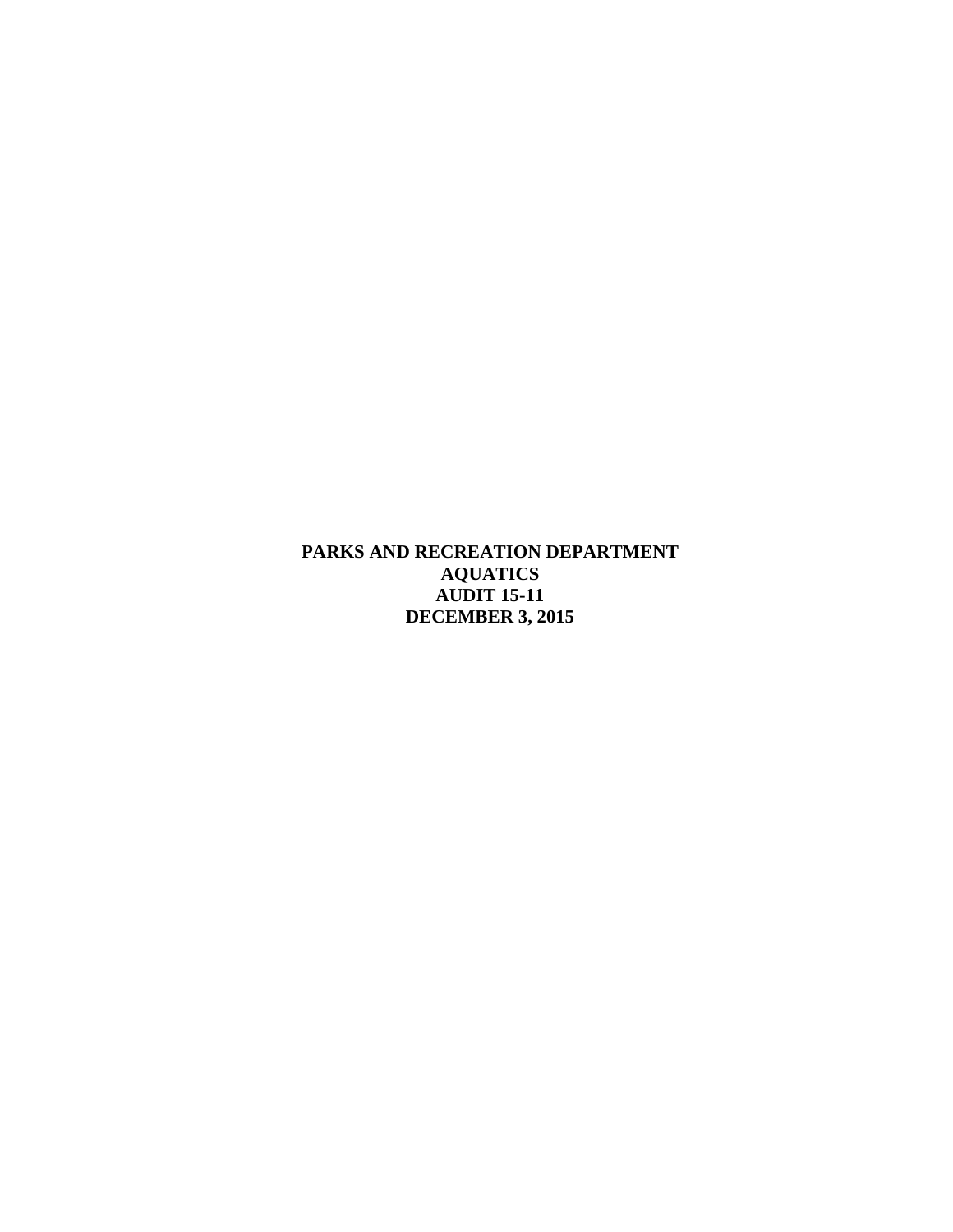# **CITY OF TAMPA**



**Bob Buckhorn, Mayor**

**Internal Audit Department**

**Christine Glover, Internal Audit Director**

December 3, 2015

Honorable Bob Buckhorn Mayor, City of Tampa 1 City Hall Plaza Tampa, Florida

RE: Aquatics, Audit 15-11

Dear Mayor Buckhorn:

Attached is the Internal Audit Department's report on Aquatics.

We thank management and staff of Parks and Recreation Department, Aquatics Division, for their cooperation and assistance during this audit.

Sincerely,

/s/ Christine Glover

Christine Glover Internal Audit Director

cc: Dennis Rogero, Chief of Staff Sonya Little, Chief Financial Officer Greg Bayor, Parks and Recreation Director Heather Wolf-Erickson, Aquatics Manager

**306 E. Jackson Street, 5N** • **Tampa, Florida 33602** • **(813) 274-7159** • **FAX: (813) 274-5660**

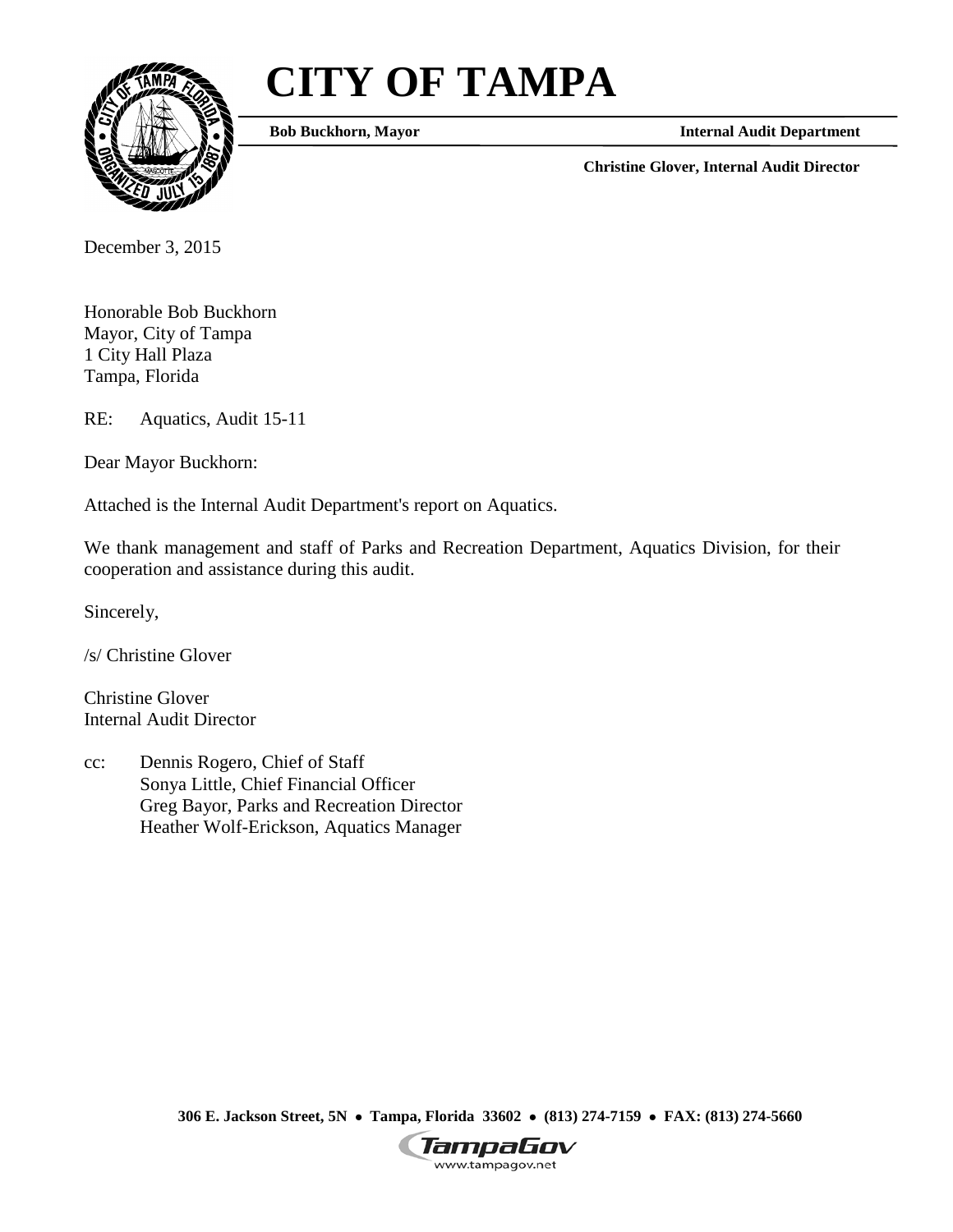## **PARKS AND RECREATION DEPARTMENT AQUATICS AUDIT 15-11**

/s/ Stephen Mhere

\_\_\_\_\_\_\_\_\_\_\_\_\_\_\_\_\_\_\_\_\_\_\_\_\_\_\_\_\_\_\_\_\_\_\_\_\_\_\_ Auditor

/s/ Christine Glover

\_\_\_\_\_\_\_\_\_\_\_\_\_\_\_\_\_\_\_\_\_\_\_\_\_\_\_\_\_\_\_\_\_\_\_\_\_\_\_ Audit Director

**306 E. Jackson Street, 5N** • **Tampa, Florida 33602** • **(813) 274-7159** • **FAX: (813) 274-5660**

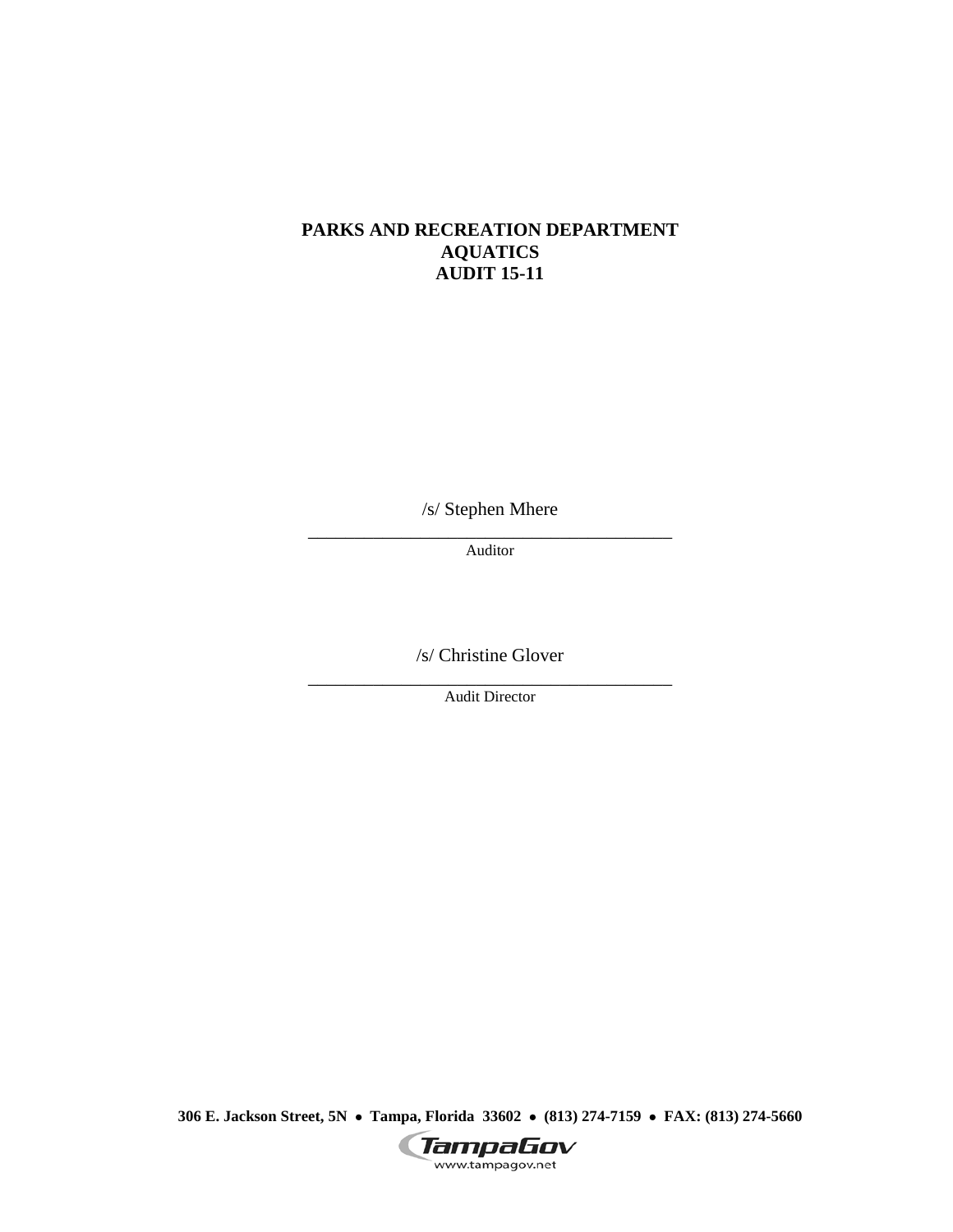## **PARKS AND RECREATION DEPARTMENT AQUATICS AUDIT 15-11**

#### **BACKGROUND**

Aquatics, Special Facilities, and Athletics is a division in the City of Tampa (COT) Parks and Recreation Department (P&R). The division was created in 2014 as a result of a departmental reorganization. Prior to that, P&R was organized geographically into service areas namely North, South, East, and West. Diverse functions, facilities, and/or activities, for example swimming pools, community centers, and parks, were grouped and managed together as long as they were located in the same geographic area.

The Aquatics subdivision (excluding Special Facilities and Athletics) has a staff complement of about 121 members, including 77 seasonal lifeguards and 33 aquatic leaders. Aquatic leaders and seasonal lifeguards are organized into four teams, each of which is led by a site supervisor or center coordinator. Above the site supervisor or center coordinator is a team supervisor who coordinates and manages all aquatics operations citywide. The overall administration and management of all aquatics operations is the responsibility of the manager, who is also in charge of Special Facilities and Athletics. Maintenance support for COT's 11 swimming pools and splash pad facilities is provided by a four-member team of certified aquatic facility operators.

COT offers a variety of programs and activities at its swimming pools, including swim lessons, fitness classes, lifeguarding, as well as recreational and competitive team activities. To better deliver some of these services, Aquatics entered into partnerships with various entities, including the American Red Cross and other locally-based professional organizations.

# **STATEMENT OF OBJECTIVES**

This audit was conducted in accordance with the Internal Audit Department's fiscal year (FY) 2015 Audit Agenda. Its objectives were to:

- 1. Evaluate whether the Aquatics Division applies information security best practice principles relating to employee access into the RecTrac System (a program management application used in P&R).
- 2. Verify that the City's pools are compliant with the Americans with Disabilities Act (ADA), i.e., they are accessible to people with disabilities, and that those that provide portable pool lifts, the lifts include features allowing for independent operability by users.
- 3. Verify that appropriate background checks are being conducted for program partner instructors before they begin working at City facilities.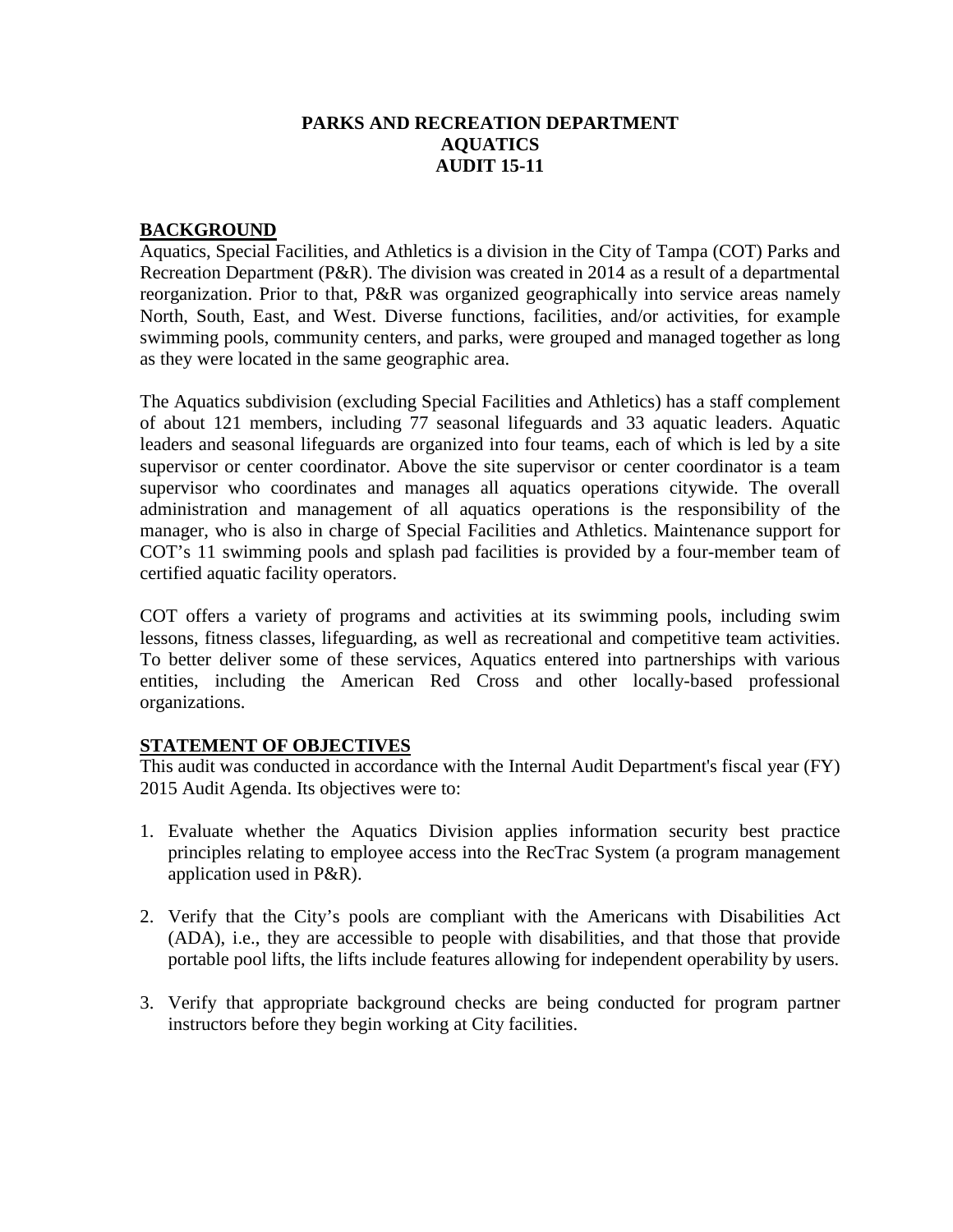#### **STATEMENT OF SCOPE**

The audit looked at FY 2014 and 2015, and focused mainly on COT's public swimming pools and splash pads, which constitute Aquatics' core operations. Internal division policies were evaluated, as were state and federal laws affecting the division's activities. Compliance with contractual agreements with outside vendors and/or partners was also examined. The division's cash handling activities were not included in this audit because they were the subject of a citywide audit on banking and cashiering.

# **STATEMENT OF METHODOLOGY**

The audit reviewed Aquatics' operating procedures, including policies governing the hiring of lifeguards. Evaluations of the division's compliance with both COT's municipal code and the ADA were also performed. Specifically, the municipal code requires background checks for individuals working with vulnerable populations, and ADA requires swimming pool facilities to comply with specific accessibility standards.

Information was gathered from all levels of staff through the interview process: one-on-one interviews were held with the P&R Department Director, the Aquatics Manager, the citywide Aquatics Team Supervisor, and a Site Supervisor. A one-on-one interview was also held with the system administrator for RecTrac. Information was also gathered from interviews and dialogue with aquatic leaders and lifeguards during tours of swimming pool facilities. The maintenance team supervisor and his aquatic facility operators provided information regarding maintenance of facilities.

An information security assessment was also performed. It focused on the division's practices regarding the use of RecTrac system by employees.

#### **STATEMENT OF AUDITING STANDARDS**

We conducted this performance audit in accordance with generally accepted government auditing standards. Those standards require that we plan and perform the audit to obtain sufficient, appropriate evidence to provide a reasonable basis for our findings and conclusions based on our audit objectives. We believe that the evidence obtained provides a reasonable basis for our findings and conclusions based on our audit objectives.

#### **NOTEWORTHY ACCOMPLISHMENTS**

- 1. Aquatics introduced a new management structure through a departmental reorganization initiated in 2014. This streamlined the division and enabled a more focused approach towards the management of aquatic operations.
- 2. Alongside other divisions within P&R, Aquatics achieved accreditation with the Commission for Accreditation of Park and Recreation Agencies (CAPRA). This is an accomplishment achieved only by 139 parks and recreation agencies in the USA. Accreditation means the department has met or exceeded various mandatory standards, including standards in aquatic activities.
- 3. Aquatics partnered with Hillsborough County, Tampa YMCA, and Brandon Sports Aquatics to provide swim lessons to 287 Head Start children at City swimming pools.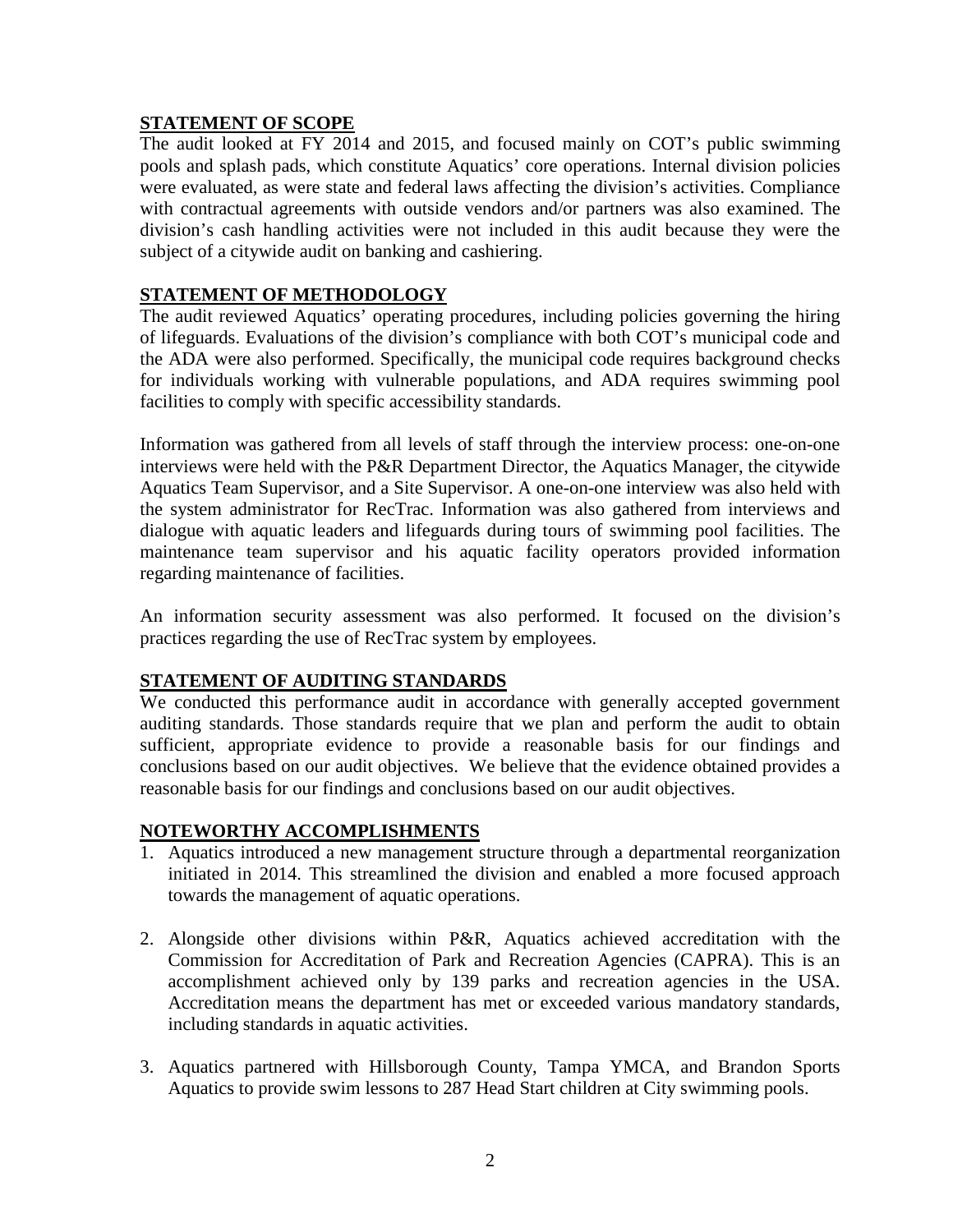# **AUDIT CONCLUSIONS**

Our conclusions, based upon a review of documented policies and fieldwork performed are as follows:

- 1. P&R does not apply information security best practice principles in its operation of the RecTrac application software system.
- 2. COT's public swimming pools are compliant with ADA. However, there were minor observations communicated to management and implementation action began immediately.
- 3. Appropriate background checks are conducted for program partner instructors before they begin working at City swimming pool facilities.

While the findings discussed below may not, individually or in the aggregate, significantly impair Aquatics operations, they do present risks that can be more effectively controlled.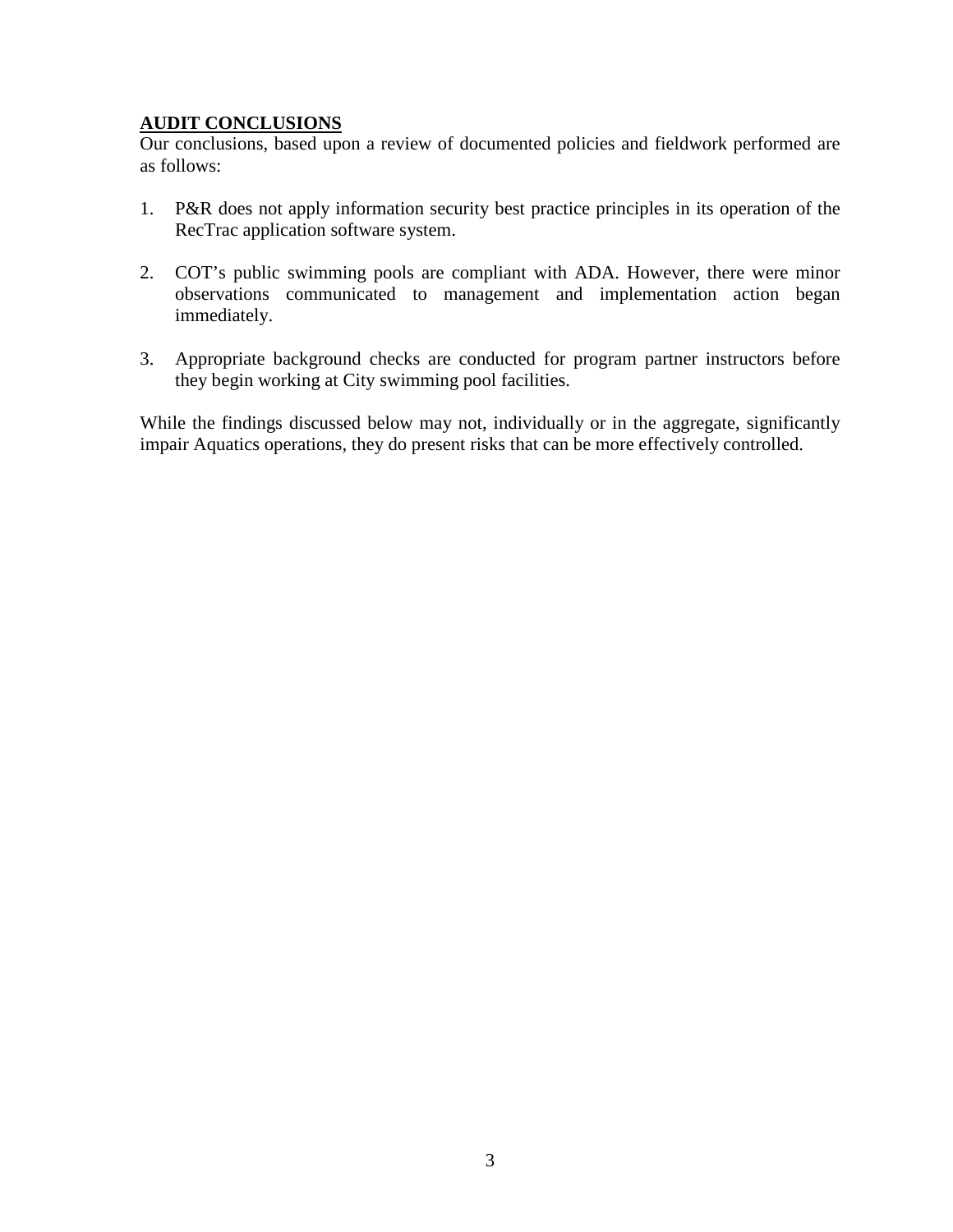# **COMPLIANCE WITH STATUTORY REQUIREMENTS**

STATEMENT OF CONDITION: The Florida Department of Health (DOH) periodically performs health and safety inspections of all public swimming pool facilities, including those operated by COT. After every inspection, inspectors generate reports, copies of which are provided to the operator of the respective swimming pools. COT does not publicly post DOH inspection reports at its swimming pool facilities as statutorily required. However, operating permits were posted at every facility.

Also, COT does not always post swimming pool and splash pad rules and regulations according to statutory requirements. One swimming pool did not post information regarding its maximum bathing load. Two others posted bathing loads that were inconsistent with DOH operating permits – one had a bath load of 124 people and the other 175. Operating permits stipulated bathing loads of 120 in both cases. One splash pad facility did not have rules and regulations posted for public view.

CRITERIA: All Florida public swimming pool facilities are required to comply with certain statutory requirements. Regarding inspection reports, Florida Statute Chapter 514.031(5) states that an owner or operator of a public swimming pool "…*shall post in a prominent location within the facility the most recent pool inspection report issued by the department pertaining to the health and safety conditions of such facility. The report shall be legible and readily accessible to members or potential members…"*

Also, Florida Administrative Code Chapter 64E-9.008 requires public swimming pools and splash pads to post rules and regulations providing guidance on the public's use of those facilities. The statute stipulates, among other things, that the rules will show the maximum bathing load of the facility, and be viewable from the pool deck or water playing areas.

CAUSE: The Aquatics Division was not publicly posting inspection reports because it was filing them centrally with the Aquatic Facility Operators (AFOs), who are responsible for maintaining swimming pools. Also, DOH did not provide the division, in a timely manner, reports for inspections performed around the second quarter because of its ongoing process to go paperless. Furthermore, it appears DOH inspectors might have indicated to AFOs that publicly posting reports was not a priority for them.

The division is researching to definitively determine why publicized bath loads are inconsistent with operating permits. Where bath load is not altogether provided, the division believes it might be because the sign was misplaced during maintenance projects. The division also believes the sign for rules and regulations might have been removed without authority from the splash pad.

EFFECT OF CONDITION: Not posting health and safety inspection reports, as well as rules and regulations regarding use of facilities, deprives the public of its right to know. This is especially important because the public needs to be warned about safety and health hazards associated with pool or splash pad water. In addition, the state can initiate administrative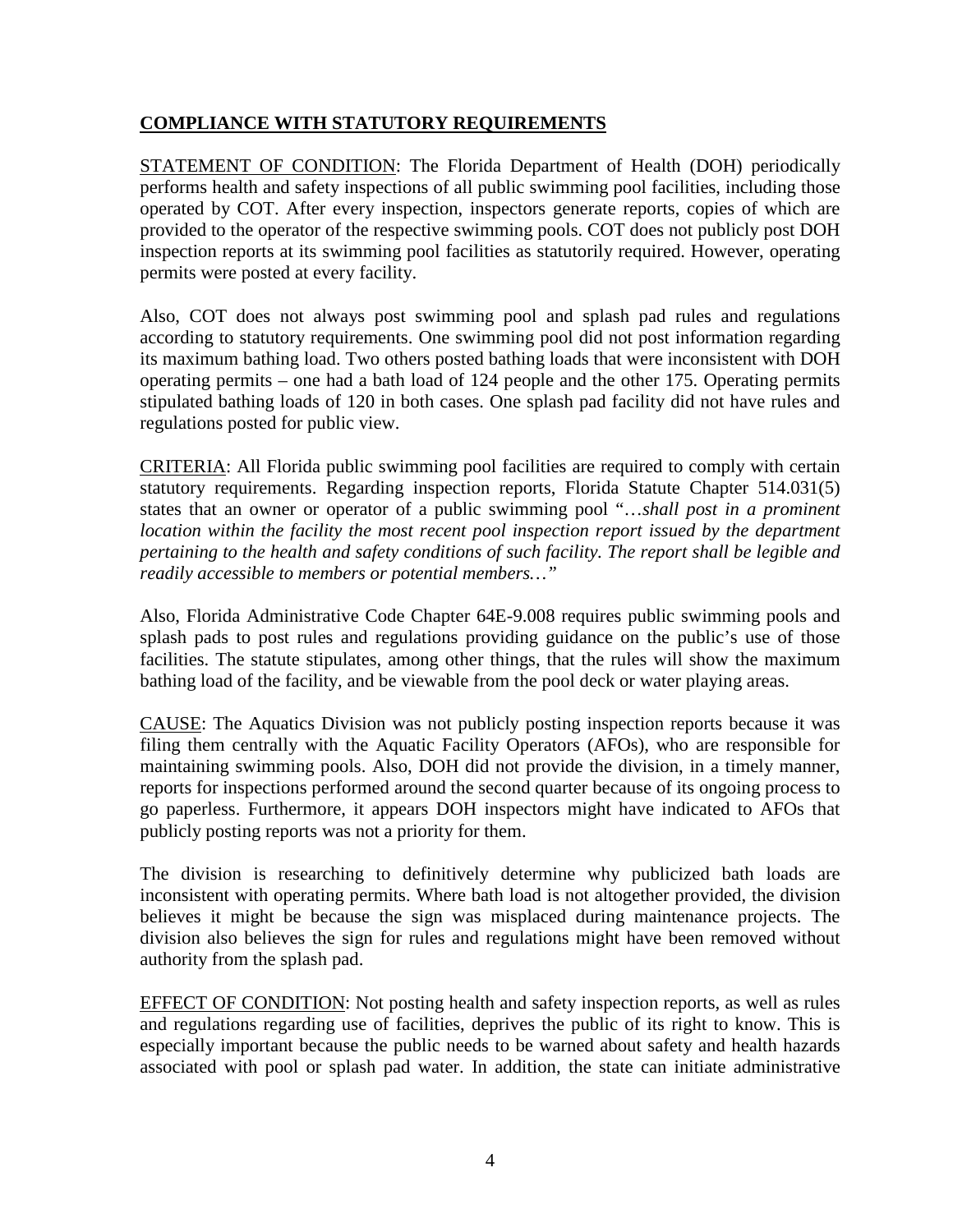fines or other legal action against COT for violating statutes relating to swimming pool operations.

RECOMMENDATION 1: To comply with state statutes the Aquatics Division should consider implementing the following recommendations at all COT-operated public swimming pools and splash pads:

- a) Publicly post DOH's latest health and safety inspection reports at the respective swimming pool facilities as soon as the reports are available.
- b) Post bathing loads that are consistent with operating permits at all swimming pool facilities.
- c) Post appropriate rules and regulations at all splash pads.

MANAGEMENT RESPONSE: The Aquatics Division is in agreement with the recommendations listed and has made the following changes:

- a) DOH latest Health and Safety Inspection reports have been obtained via that department's web site and a copy has been distributed to each pool and is displayed for public viewing.
- b) Bathing load postings have been adjusted at sites in question to mirror those on the current Department of Health reports. Pool in question where bathing load numbers were not present on the sign has been replaced.
- c) Missing rules sign at Springhill Splash Pad has been installed.

TARGET IMPLEMENTATION DATE: Recommendations have been addressed as of 7/24/15.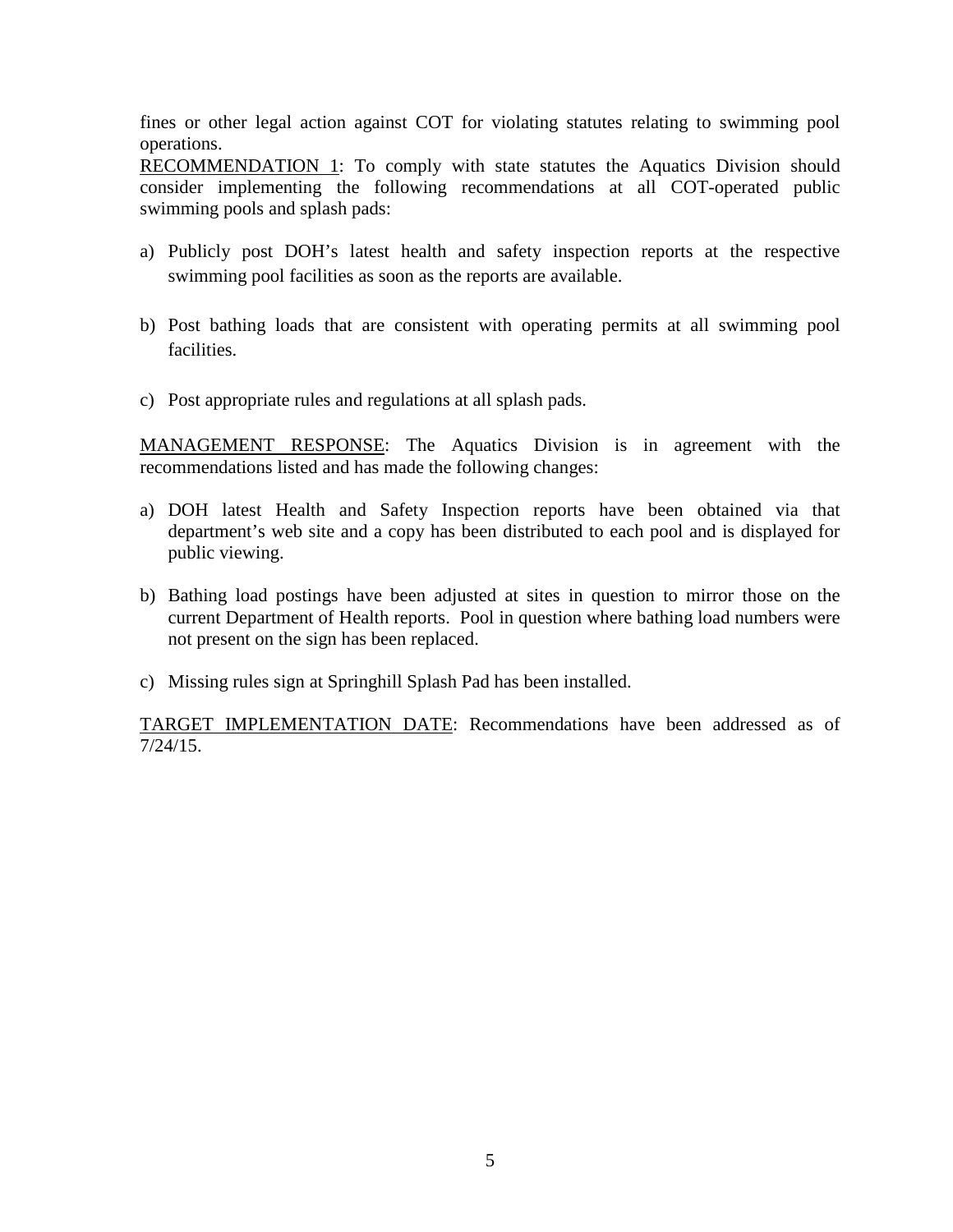#### **USE OF APPLICATION SOFTWARE SYSTEM**

STATEMENT OF CONDITION: P&R has been using RecTrac software as its main information technology system since 2010. RecTrac is a program management software capable of handling various activities related to parks and recreation. It is used to perform activity registrations and facility reservations, and to process credit card or cash payments. Management relies upon RecTrac for its extensive reporting capabilities – it can produce general ledger reports, facility fees reports, activity rosters, as well as issue receipts.

During the summer swim season of 2015, Aquatics had more than 110 employees on staff, about 77 of whom were lifeguards and the rest aquatic leaders. Lifeguards are hired on a seasonal basis primarily to provide lifeguarding services but also to perform other tasks as assigned by aquatic leaders. Those tasks include using RecTrac to admit patrons into swimming pool facilities.

We conducted a survey of 46 lifeguards at 10 of the City's 11 public swimming pools to evaluate lifeguards' use of the RecTrac system. We found that 28 (about 61%) of them had used the system. None of these lifeguards had been formally granted access rights to RecTrac: aquatic leaders use their accounts to sign on to the system and then lifeguards process patrons under those accounts. All of them indicated that they had been shown how to use the system either by their aquatic leaders or site coordinators/supervisors. Of the lifeguards who said they had never used RecTrac, 16 said they had not done so because, as seasonal employees, they were not allowed to access the system. Two said they had not yet been trained to use it.

CRITERIA: Best practice standards for information security require users to access systems via their own logon credentials. This is needed for accountability, which is better enforced through audit logs that link system activity to uniquely identifiable users. Also, this sharing of user accounts or system access does not comply with COT information security policies, namely Policy 010706 (preservation of information confidentiality through proper logoff practices), Policy 020106 (upholding security by not sharing passwords), and Policy 090303 (sharing information only with authorized staff). Employees who do not have their own logon credentials to a system are not authorized to information in that system.

CAUSE: P&R does not give seasonal employees access rights to RecTrac. However, aquatic leaders often assign patron processing duties to lifeguards, which they can only do by using the RecTrac system.

EFFECT OF CONDITION: System logs play a critical accountability role in effective forensic evaluation when the integrity of data in a system is compromised. However, this is diminished when many users perform tasks in an application under a common user account. There is little or no incentive for seasonal employees to be diligent in their use of RecTrac when their activities on the system are not linked to them. This increases the risk of malicious activity on the system, including application data corruption and breach of information confidentiality.